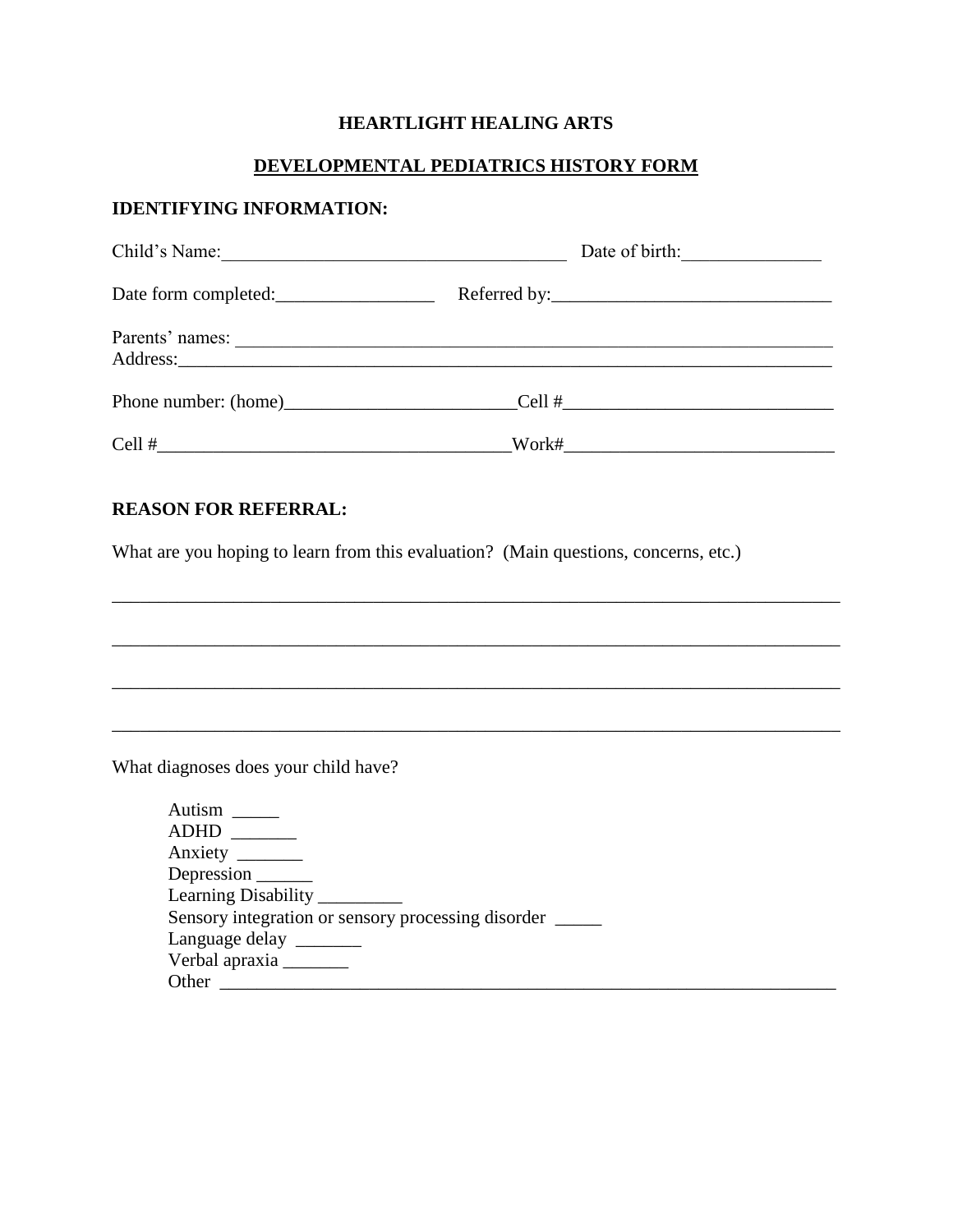## **PREGNANCY/BIRTH HISTORY:**

|             | Pregnancy: Full-term?                                                                       |                                                                                                 |
|-------------|---------------------------------------------------------------------------------------------|-------------------------------------------------------------------------------------------------|
|             |                                                                                             | Premature? ________ If yes, how many weeks gestation? ____________                              |
|             | Birth weight                                                                                | Apgar scores                                                                                    |
|             | Type of delivery: Vaginal _______                                                           |                                                                                                 |
|             |                                                                                             | Any complications during pregnancy? (bleeding, high blood pressure, infections, diabetes, etc.) |
|             |                                                                                             |                                                                                                 |
|             | Ultrasounds during pregnancy? ______                                                        |                                                                                                 |
|             | During pregnancy, was mother given:<br>Rhogam?____________(shot for Rh negative blood type) |                                                                                                 |
| Did mother: | Eat a lot of tuna?<br>Salmon?<br>Salmon?<br>Have dental work involving mercury fillings?    |                                                                                                 |
|             | Weight gain during pregnancy: _______________                                               |                                                                                                 |
|             |                                                                                             |                                                                                                 |
|             |                                                                                             | Cigarette smoking or alcohol intake during pregnancy? ___________________________               |
|             |                                                                                             | During pregnancy, was your child unusually active? ___________ Under-active? __________         |
|             | Any problems after delivery?                                                                |                                                                                                 |
|             | Jaundice ___________ If yes, phototherapy? _____<br>Infections                              | Need for oxygen? ________ Ventilator? _____________ If yes, for how long? _______               |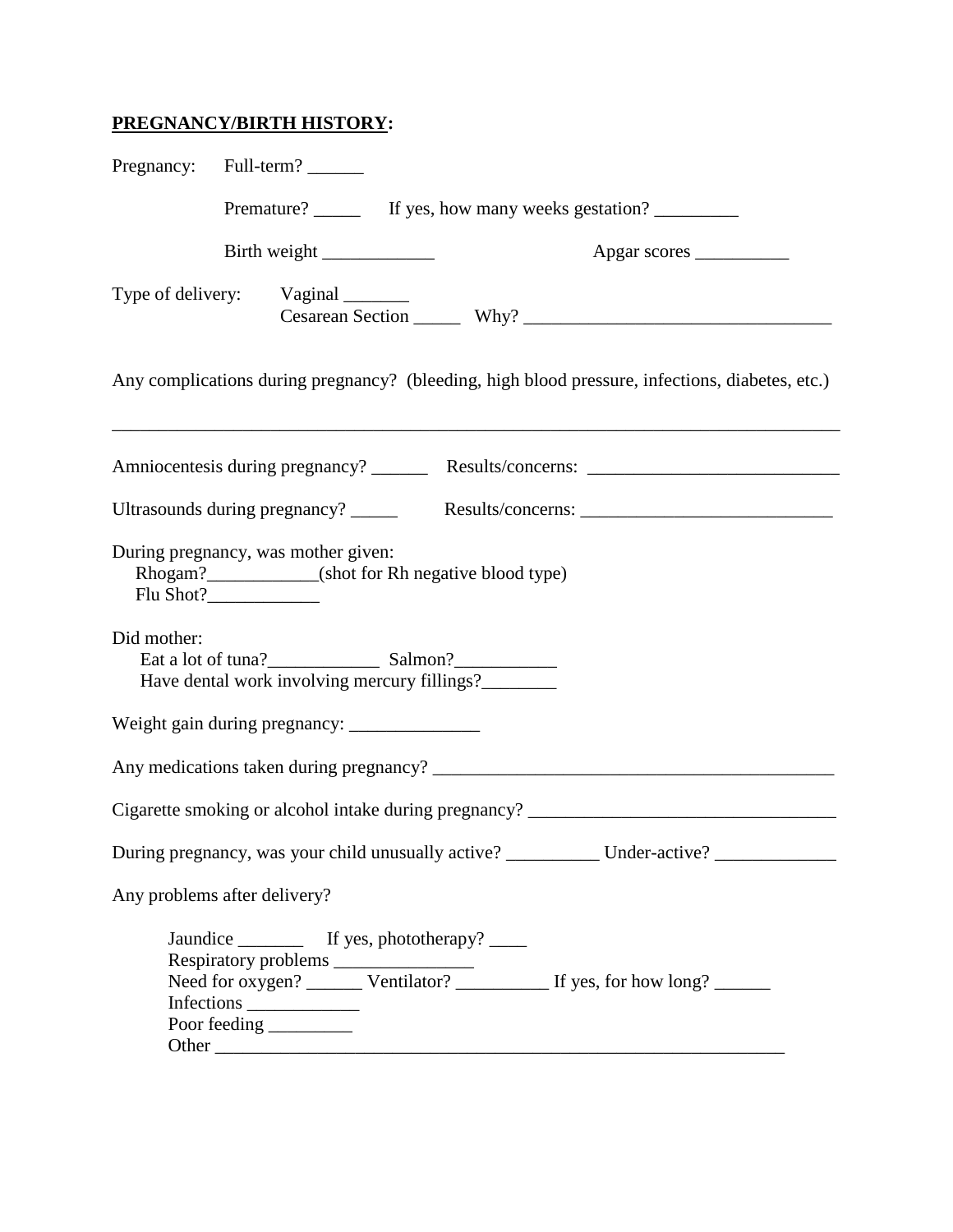# **PREGNANCY/BIRTH HISTORY (CONTINUED)**

| Any problems in early infancy?                                                                                                                                   | Unusually quiet _______ Unusually active _______ Colic _____<br>Unusually stiff or floppy ______ Feeding problems ______ |  |
|------------------------------------------------------------------------------------------------------------------------------------------------------------------|--------------------------------------------------------------------------------------------------------------------------|--|
|                                                                                                                                                                  |                                                                                                                          |  |
| <b>MEDICAL HISTORY:</b>                                                                                                                                          |                                                                                                                          |  |
|                                                                                                                                                                  |                                                                                                                          |  |
|                                                                                                                                                                  |                                                                                                                          |  |
| Address                                                                                                                                                          |                                                                                                                          |  |
| When was your child's last routine physical examination? ________________________                                                                                |                                                                                                                          |  |
| Are your child's immunizations up-to-date?                                                                                                                       |                                                                                                                          |  |
| Has your child had:                                                                                                                                              | Vision screening or ophthalmology evaluation ? _________________________________                                         |  |
| Are you concerned about your child's hearing or vision?                                                                                                          |                                                                                                                          |  |
| Has your child had any medical evaluation for the cause of his/her behavioral, developmental, or<br>medical symptoms?<br>Blood tests (e.g., lead, thyroid, etc.) |                                                                                                                          |  |
|                                                                                                                                                                  |                                                                                                                          |  |
|                                                                                                                                                                  |                                                                                                                          |  |
|                                                                                                                                                                  |                                                                                                                          |  |
|                                                                                                                                                                  |                                                                                                                          |  |

Please bring copies of blood and urine tests and copies of reports from any medical evaluations (e.g., by genetics, neurology, GI, etc.,) if available. We do not need to see actual EEG or MRIs.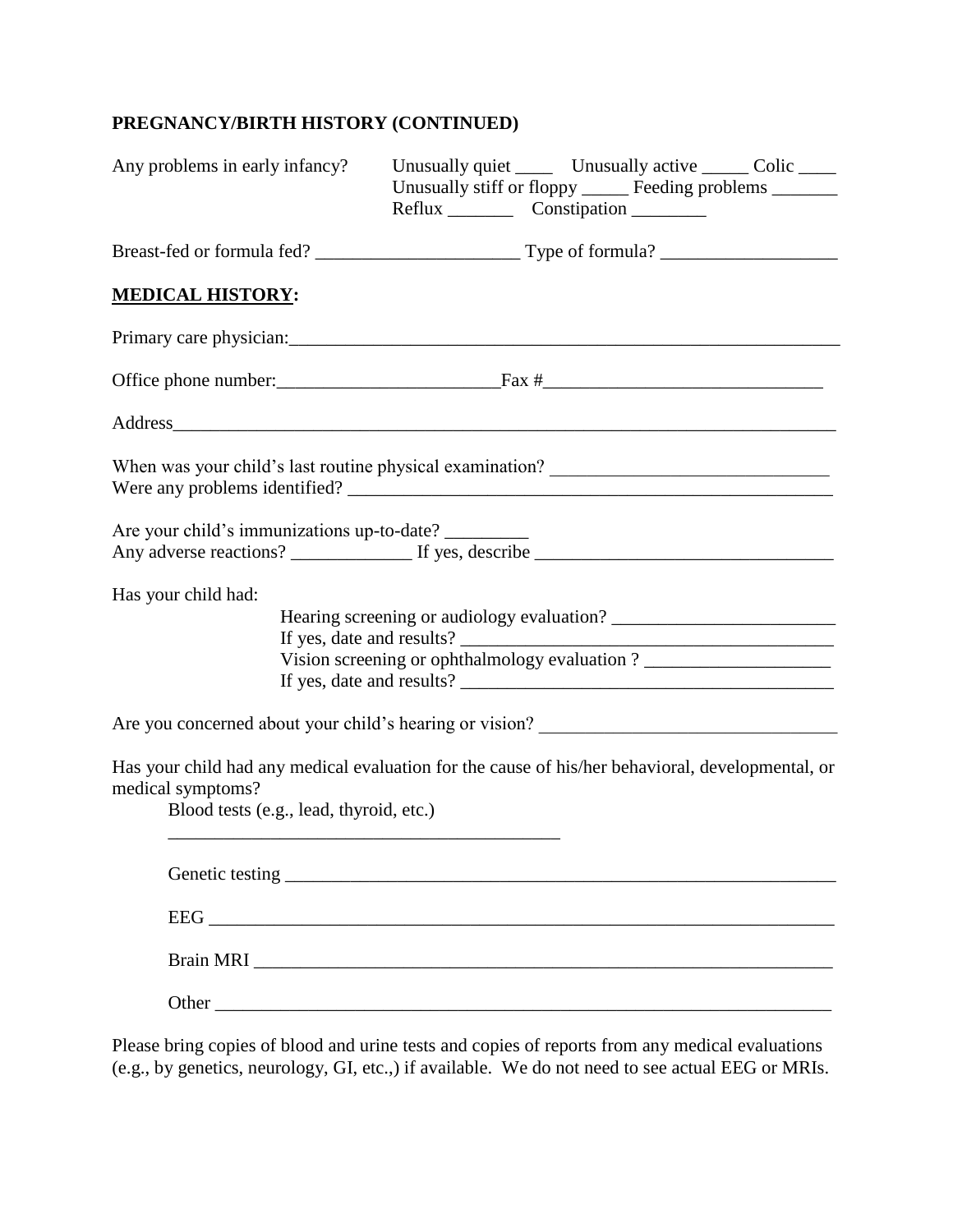# **MEDICAL HISTORY (CONTINUED)**

| Any history of:             |                                                                                                                                                                                                                               |
|-----------------------------|-------------------------------------------------------------------------------------------------------------------------------------------------------------------------------------------------------------------------------|
|                             |                                                                                                                                                                                                                               |
|                             |                                                                                                                                                                                                                               |
|                             |                                                                                                                                                                                                                               |
| prescribing physician:      | Is your child currently on any routine medication? If so, please list below along with name of                                                                                                                                |
|                             |                                                                                                                                                                                                                               |
|                             |                                                                                                                                                                                                                               |
|                             | Please indicate whether your child now has, or has had in the past, any of the following. (Please<br>indicate at what ages these areas were problematic.)                                                                     |
|                             | Ear infections experience and the contract of the contract of the contract of the contract of the contract of the contract of the contract of the contract of the contract of the contract of the contract of the contract of |
|                             | Frequent illnesses                                                                                                                                                                                                            |
|                             |                                                                                                                                                                                                                               |
|                             | Unusual response to illness (e.g., unusual lethargy or vomiting out of proportion to the                                                                                                                                      |
| illness?)                   |                                                                                                                                                                                                                               |
|                             | Unusual odors to urine or sweat                                                                                                                                                                                               |
|                             |                                                                                                                                                                                                                               |
|                             |                                                                                                                                                                                                                               |
| Gas/Belching/Reflux         |                                                                                                                                                                                                                               |
| Stomach aches               |                                                                                                                                                                                                                               |
| Seeking pressure to abdomen |                                                                                                                                                                                                                               |
| Nausea/Vomiting             |                                                                                                                                                                                                                               |
| Headaches                   |                                                                                                                                                                                                                               |
|                             | Allergies to: ______Environment (e.g., pollen, dust) ___________________________                                                                                                                                              |
|                             |                                                                                                                                                                                                                               |
|                             |                                                                                                                                                                                                                               |
| Eczema/dry skin             |                                                                                                                                                                                                                               |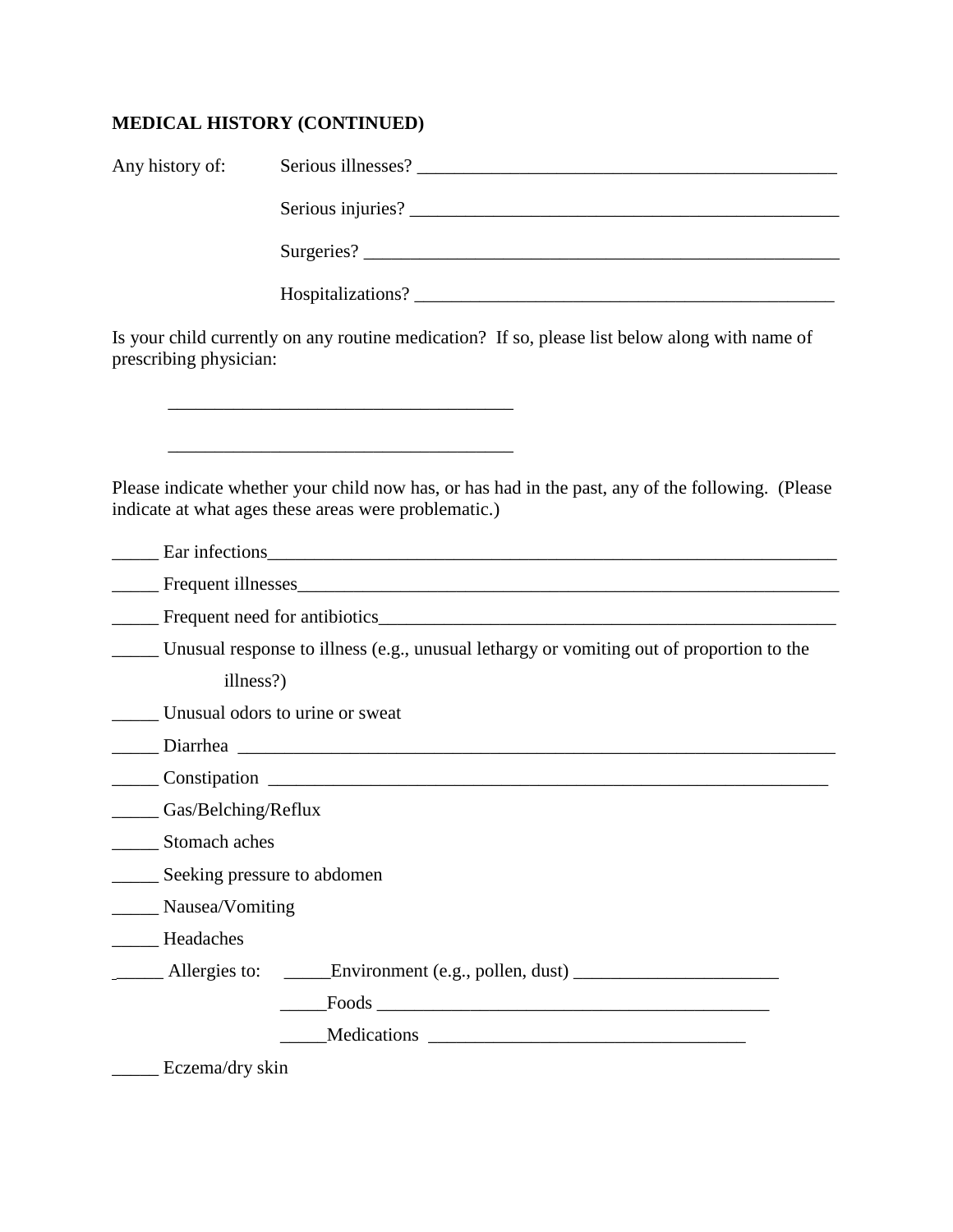## **MEDICAL HISTORY (CONTINUED)**

| <b>Birthmarks</b>                               |
|-------------------------------------------------|
| Cracking or peeling nails                       |
| Asthma                                          |
|                                                 |
| Red cheeks or red ears (without obvious reason) |
| Sweating at night                               |
| Intolerance to cold or heat                     |
| Abnormal weight gain or loss                    |
| Seizures                                        |
| Tics/Eye twitching or blinking _______          |
| Excessive fatigue or poor endurance             |
| Excessive thirst                                |

Are any medical specialists currently involved in your child's care (e.g., allergist, neurologist, etc.)? If yes, please list their names, specialties, and phone numbers.

\_\_\_\_\_\_\_\_\_\_\_\_\_\_\_\_\_\_\_\_\_\_\_\_\_\_\_\_\_\_\_\_\_\_\_\_\_\_\_\_\_\_\_\_\_\_\_\_\_\_\_\_\_\_\_\_\_\_\_\_\_\_\_\_\_\_\_\_\_\_\_\_\_\_\_\_\_

\_\_\_\_\_\_\_\_\_\_\_\_\_\_\_\_\_\_\_\_\_\_\_\_\_\_\_\_\_\_\_\_\_\_\_\_\_\_\_\_\_\_\_\_\_\_\_\_\_\_\_\_\_\_\_\_\_\_\_\_\_\_\_\_\_\_\_\_\_\_\_\_\_\_\_\_\_

\_\_\_\_\_\_\_\_\_\_\_\_\_\_\_\_\_\_\_\_\_\_\_\_\_\_\_\_\_\_\_\_\_\_\_\_\_\_\_\_\_\_\_\_\_\_\_\_\_\_\_\_\_\_\_\_\_\_\_\_\_\_\_\_\_\_\_\_\_\_\_\_\_\_\_\_\_

## **DIET HISTORY:**

Does your child have a good appetite?

Is he/she a picky eater?\_\_\_\_\_\_\_\_ If yes, at what age did picky eating start? \_\_\_\_\_\_\_\_\_\_\_\_\_\_\_\_\_\_\_\_\_\_\_\_\_\_\_\_\_\_\_\_\_

Does your child have any unusual food preferences or dislikes? Any food cravings?

Do any foods seem to make your child's behavior better or worse? \_\_\_\_\_\_\_\_\_\_\_\_\_\_\_\_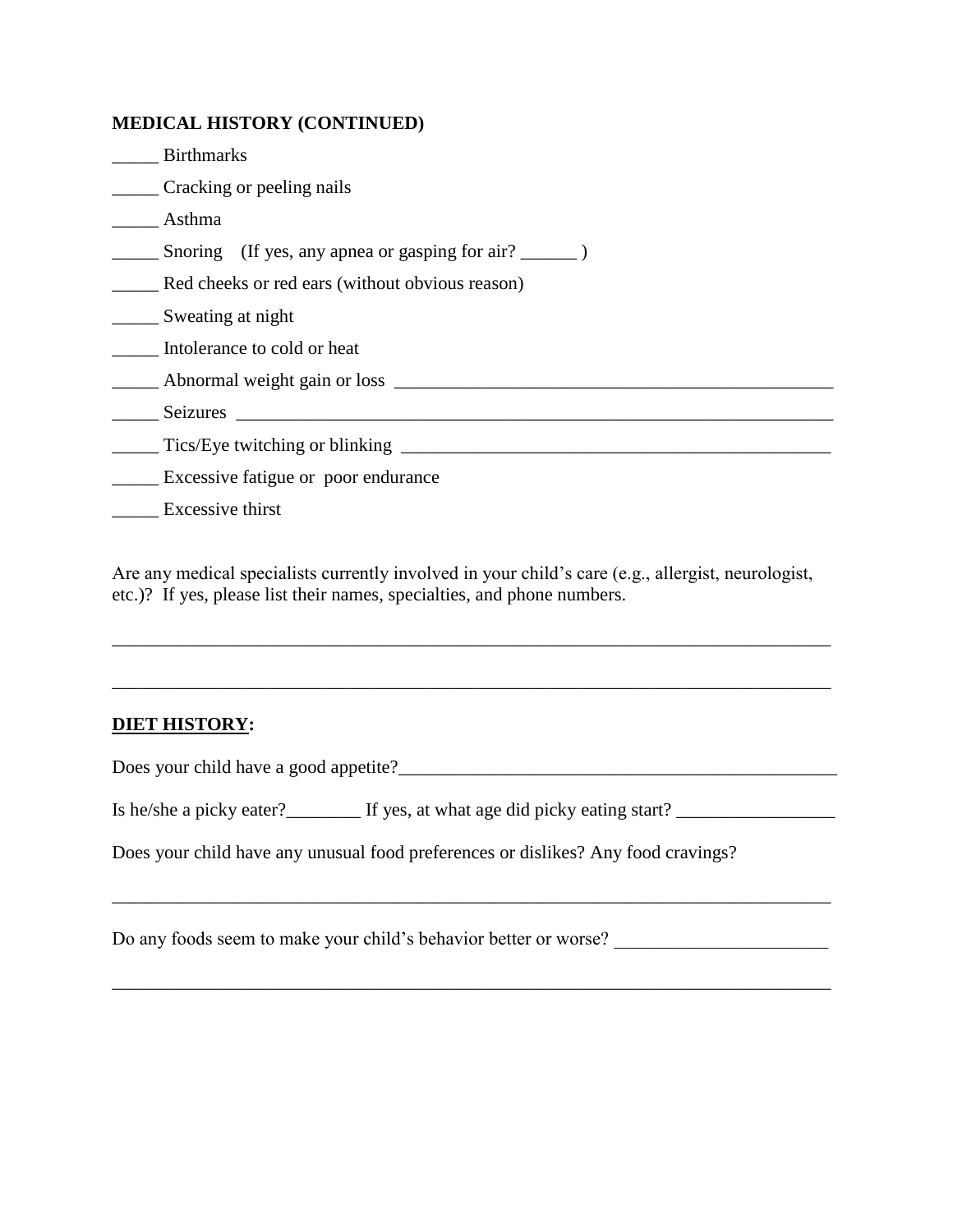### **DIET HISTORY (CONTINUED)**

Have you tried any specific types of diets to see if they affected your child's behavior or development (e.g., casein-free, gluten-free, etc.)? If so, when were they done and were they helpful?

Is your child currently taking any vitamins or other nutritional supplements? If so, please list names of supplements and doses.

\_\_\_\_\_\_\_\_\_\_\_\_\_\_\_\_\_\_\_\_\_\_\_\_\_\_\_\_\_\_\_\_\_\_\_\_\_\_\_\_\_\_\_\_\_\_\_\_\_\_\_\_\_\_\_\_\_\_\_\_\_\_\_\_\_\_\_\_\_\_\_\_\_\_\_\_\_

\_\_\_\_\_\_\_\_\_\_\_\_\_\_\_\_\_\_\_\_\_\_\_\_\_\_\_\_\_\_\_\_\_\_\_\_\_\_\_\_\_\_\_\_\_\_\_\_\_\_\_\_\_\_\_\_\_\_\_\_\_\_\_\_\_\_\_\_\_\_\_\_\_\_\_\_\_

\_\_\_\_\_\_\_\_\_\_\_\_\_\_\_\_\_\_\_\_\_\_\_\_\_\_\_\_\_\_\_\_\_\_\_\_\_\_\_\_\_\_\_\_\_\_\_\_\_\_\_\_\_\_\_\_\_\_\_\_\_\_\_\_\_\_\_\_\_\_\_\_\_\_\_\_\_

\_\_\_\_\_\_\_\_\_\_\_\_\_\_\_\_\_\_\_\_\_\_\_\_\_\_\_\_\_\_\_\_\_\_\_\_\_\_\_\_\_\_\_\_\_\_\_\_\_\_\_\_\_\_\_\_\_\_\_\_\_\_\_\_\_\_\_\_\_\_\_\_\_\_\_\_\_

\_\_\_\_\_\_\_\_\_\_\_\_\_\_\_\_\_\_\_\_\_\_\_\_\_\_\_\_\_\_\_\_\_\_\_\_\_\_\_\_\_\_\_\_\_\_\_\_\_\_\_\_\_\_\_\_\_\_\_\_\_\_\_\_\_\_\_\_\_\_\_\_\_\_\_\_\_

Does your child eat a lot of: Dairy products? (Milk, cheese, yogurt, etc.):

Please list daily amounts of:

Milk \_\_\_\_\_\_\_\_\_\_\_\_\_\_\_\_\_\_\_\_\_\_\_\_\_\_

Cheese \_\_\_\_\_\_\_\_\_\_\_\_\_\_\_\_\_\_\_\_\_\_\_\_

Yogurt \_\_\_\_\_\_\_\_\_\_\_\_\_\_\_\_\_\_\_\_\_\_\_\_

Ice cream

Carbohydrates or wheat-containing products? (Bread, pasta, cereal, cakes, cookies, etc.)

\_\_\_\_\_\_\_\_\_\_\_\_\_\_\_\_\_\_\_\_\_\_\_\_\_\_\_\_\_\_\_\_\_\_\_\_\_\_\_\_\_\_\_\_\_\_\_\_\_\_\_\_\_\_\_\_\_\_\_\_\_\_\_\_\_\_\_\_\_\_\_\_\_\_\_\_\_\_

What is a typical meal for your child:

| At breakfast? |  |  |  |
|---------------|--|--|--|
| At lunch?     |  |  |  |
| At dinner?    |  |  |  |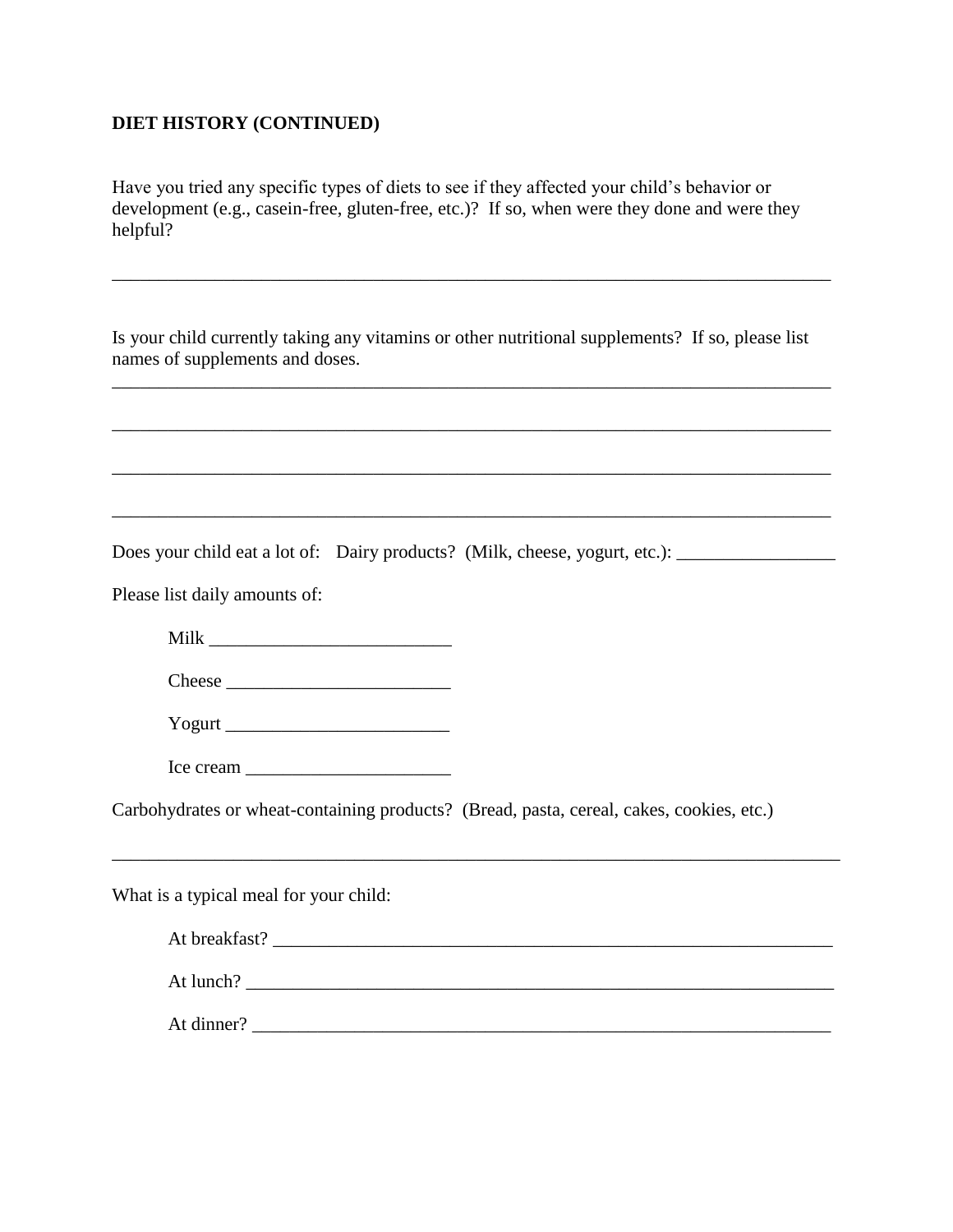# **DIET HISTORY (CONTINUED)**

| What types of the following foods does your child eat?                                                                                 |
|----------------------------------------------------------------------------------------------------------------------------------------|
|                                                                                                                                        |
|                                                                                                                                        |
|                                                                                                                                        |
| DEVELOPMENTAL HISTORY:                                                                                                                 |
| Are you concerned about your child's development?<br>If yes, at what age did you first become concerned? _____________________________ |
| What age do you think your child acts like, in terms of development and learning?                                                      |
| What are your main concerns about your child's development? _____________________                                                      |
|                                                                                                                                        |
| What are your child's main developmental strengths? _____________________________                                                      |
|                                                                                                                                        |
| Has your child lost previously attained skills? _________________________________                                                      |
| Was there any event, illness, etc. that appeared to coincide with the loss of skills?______________                                    |

\_\_\_\_\_\_\_\_\_\_\_\_\_\_\_\_\_\_\_\_\_\_\_\_\_\_\_\_\_\_\_\_\_\_\_\_\_\_\_\_\_\_\_\_\_\_\_\_\_\_\_\_\_\_\_\_\_\_\_\_\_\_\_\_\_\_\_\_\_\_\_\_\_\_\_\_\_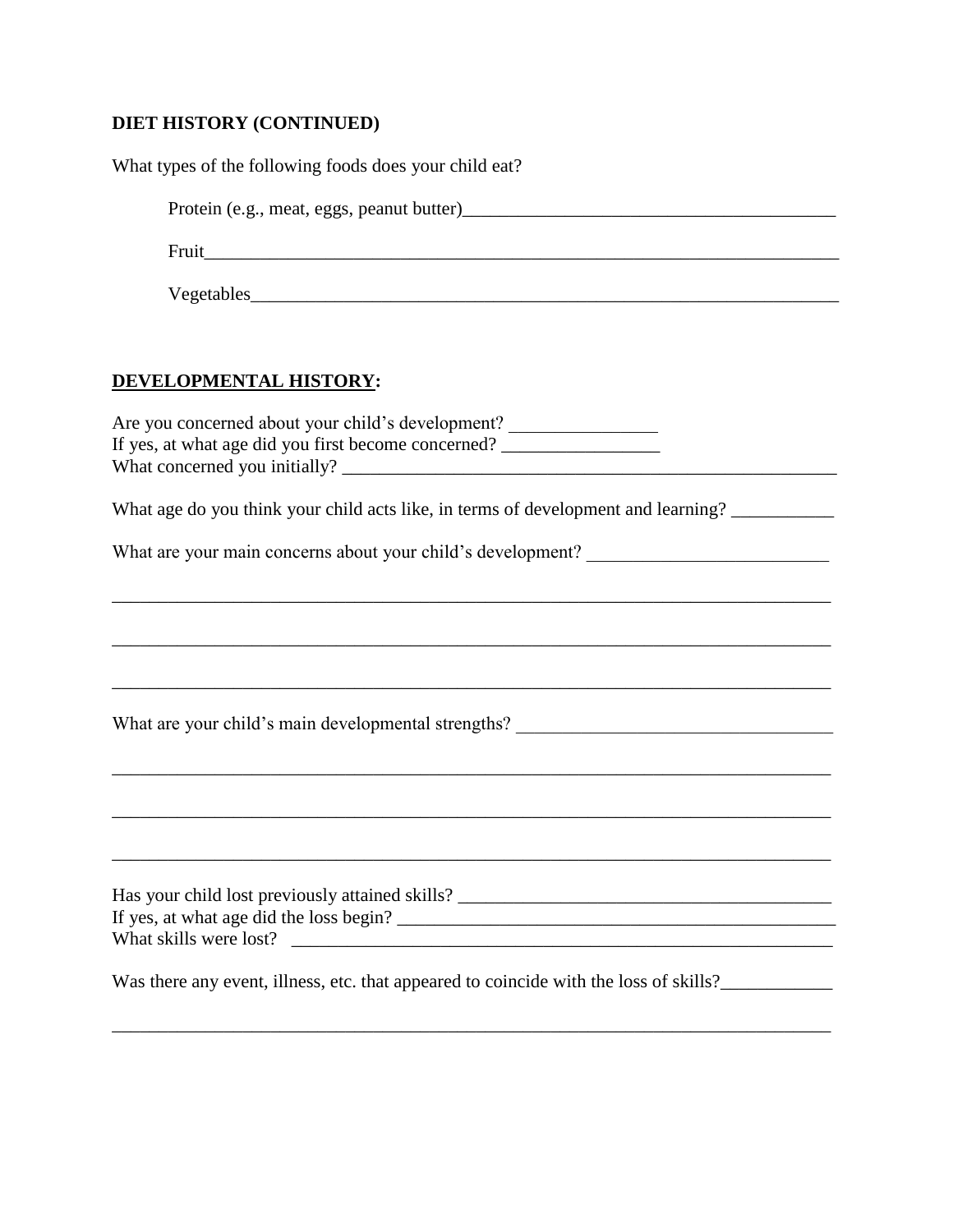## **DEVELOPMENTAL HISTORY (CONTINUED)**

Has your child had any previous evaluations of his/her development or learning? \_\_\_\_\_\_\_\_\_\_\_\_\_\_\_\_\_\_\_\_

If yes, please indicate the type of evaluation, date, and general results. (Please bring any reports of previous evaluations or testing with you to your first appointment for us to keep. If your child has had numerous evaluations, please bring copies of the most recent. If possible, bring originals of older evaluations for review; can then determine whether copies would be helpful.)

\_\_\_\_\_\_\_\_\_\_\_\_\_\_\_\_\_\_\_\_\_\_\_\_\_\_\_\_\_\_\_\_\_\_\_\_\_\_\_\_\_\_\_\_\_\_\_\_\_\_\_\_\_\_\_\_\_\_\_\_\_\_\_\_\_\_\_\_\_\_\_\_\_\_\_

\_\_\_\_\_\_\_\_\_\_\_\_\_\_\_\_\_\_\_\_\_\_\_\_\_\_\_\_\_\_\_\_\_\_\_\_\_\_\_\_\_\_\_\_\_\_\_\_\_\_\_\_\_\_\_\_\_\_\_\_\_\_\_\_\_\_\_\_\_\_\_\_\_\_\_\_\_

Please indicate the age at which your child achieved the following skills: (Do not worry if you cannot remember any or all of these milestones; their importance can be determined during our discussion at the first appointment.)

### **Language skills:**

| Social smile (smiled in response to you)                                                                                                                                                                                                              |
|-------------------------------------------------------------------------------------------------------------------------------------------------------------------------------------------------------------------------------------------------------|
| Laughed                                                                                                                                                                                                                                               |
| <b>Babbled</b>                                                                                                                                                                                                                                        |
|                                                                                                                                                                                                                                                       |
| Understood "no"                                                                                                                                                                                                                                       |
|                                                                                                                                                                                                                                                       |
| Said first word                                                                                                                                                                                                                                       |
| Spoke in jargon ("gibberish")<br><u> 1989 - Johann Barbara, martxa alemaniar a</u>                                                                                                                                                                    |
| Waved bye-bye<br><u> 1989 - Johann Stoff, deutscher Stoffen und der Stoffen und der Stoffen und der Stoffen und der Stoffen und der Stoffen und der Stoffen und der Stoffen und der Stoffen und der Stoffen und der Stoffen und der Stoffen und d</u> |
| Played "peek-a-boo" or "pat-a-cake"                                                                                                                                                                                                                   |
|                                                                                                                                                                                                                                                       |
|                                                                                                                                                                                                                                                       |
|                                                                                                                                                                                                                                                       |
|                                                                                                                                                                                                                                                       |
|                                                                                                                                                                                                                                                       |
| Spoke in short (at least three-word) sentences __________________________________                                                                                                                                                                     |
|                                                                                                                                                                                                                                                       |
| Able to state full name                                                                                                                                                                                                                               |
|                                                                                                                                                                                                                                                       |
| Identified basic colors                                                                                                                                                                                                                               |

If your child is non-verbal or has very limited language:

-How does he/she communicate with you? (E.g., lead you to desired objects/food/activities, point, etc.)

-Does your child respond to his/her name?

-Is he/she able to indicate yes/no (e.g., with words or by head nod/shake)?\_\_\_\_\_\_\_\_\_\_\_\_\_\_\_\_\_\_\_\_\_\_\_\_\_\_\_\_\_\_\_\_\_\_\_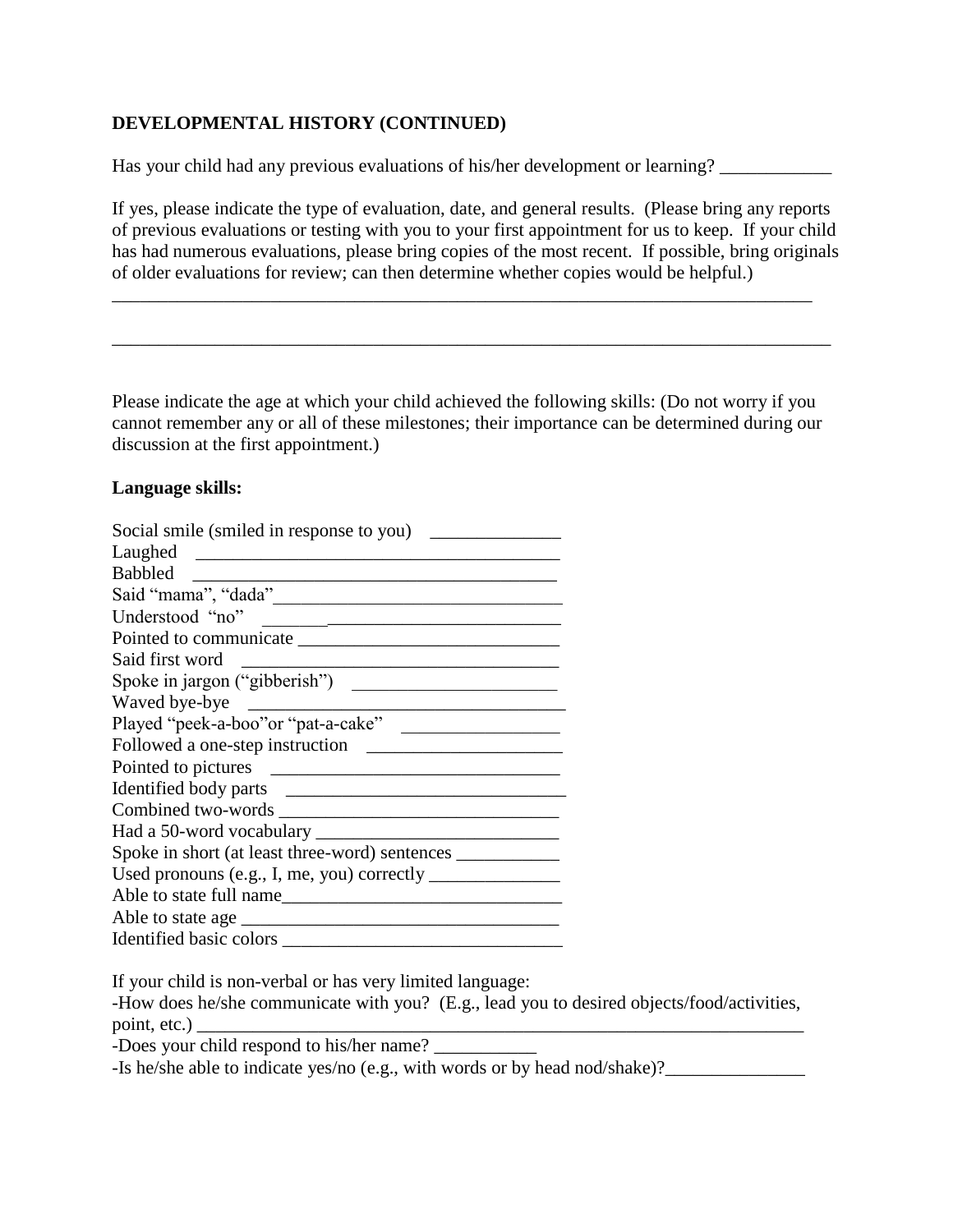# **DEVELOPMENTAL HISTORY (CONTINUED)**

# **Language skills (continued)**

| Did your child have an early or unusual interest in letters or numbers?                                        |
|----------------------------------------------------------------------------------------------------------------|
| Is your child unusually literal? (Ex: Doesn't understand idioms – such as "It's raining cats and               |
|                                                                                                                |
|                                                                                                                |
|                                                                                                                |
| If yes, is he/she getting a type of speech therapy known as PROMPT therapy?___________________________________ |
| Does your child use any type of augmentative communication (such as sign language, PCS or                      |
| If under age 3 (or if you have concerns in this area), estimated vocabulary size? _________________            |
|                                                                                                                |
| Does he/she seem to have difficulty processing information quickly? ________________________________           |
|                                                                                                                |
|                                                                                                                |
|                                                                                                                |
| <b>Gross motor skills:</b>                                                                                     |
|                                                                                                                |
|                                                                                                                |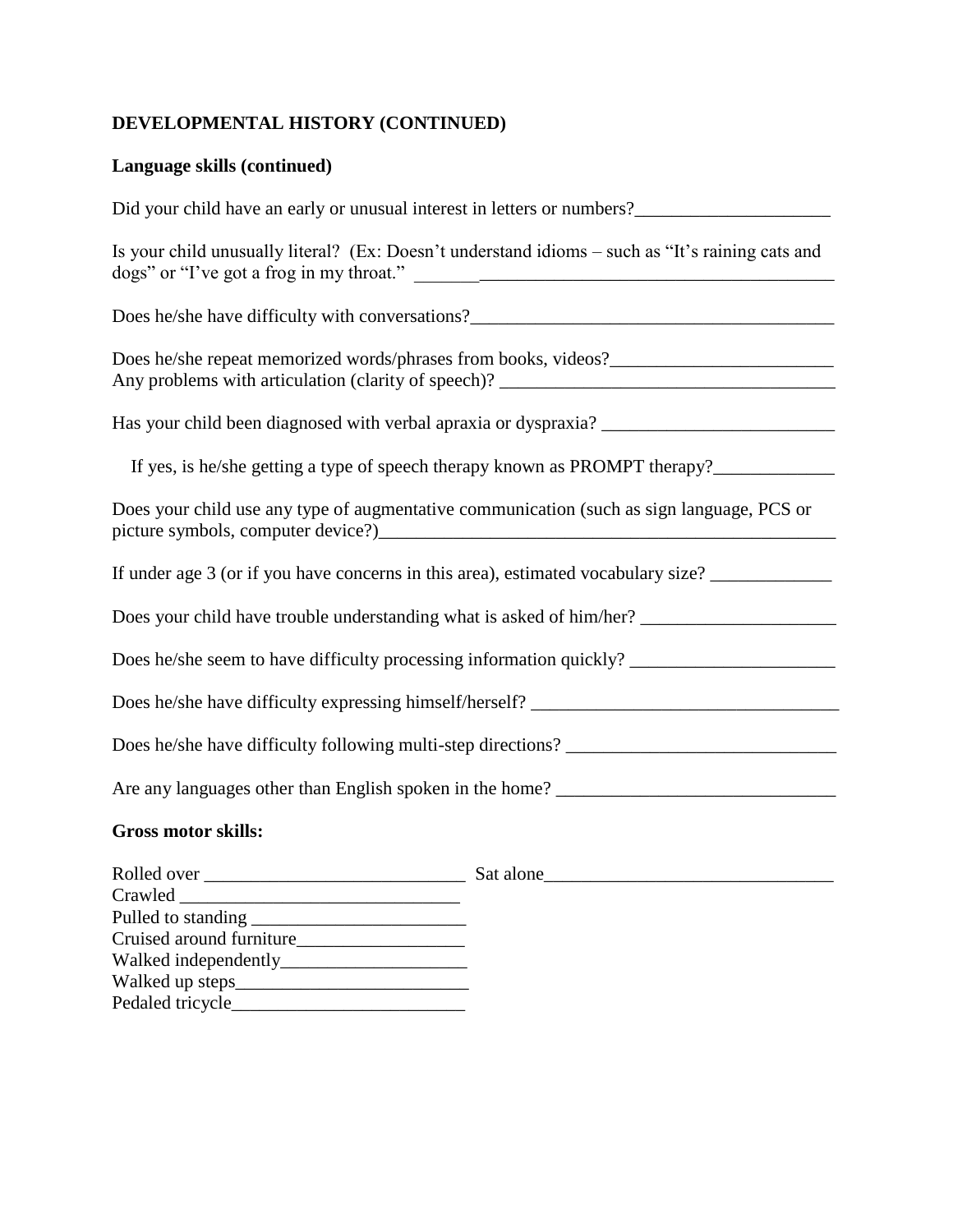## **DEVELOPMENTAL HISTORY (CONTINUED)**

#### **Gross motor skills (continued)**

Rode bicycle: With training wheels \_\_\_\_\_\_ Without training wheels \_\_\_\_\_ Skipped \_\_\_\_\_\_\_\_\_\_\_\_\_\_\_\_\_\_\_\_\_\_\_\_\_\_\_\_\_\_\_

Currently coordinated? Clumsy? \_\_\_\_\_\_ Average? \_\_\_\_\_\_

Have you been told your child has: \_\_\_\_\_ Hypotonia or low tone?

\_\_\_\_\_ Motor planning problems?

#### **Fine motor/Adaptive skills:**

| Picked up small objects with a pincer (thumb-forefinger) grasp__________________ |
|----------------------------------------------------------------------------------|
| Scribbled with a crayon                                                          |
|                                                                                  |
|                                                                                  |
|                                                                                  |
|                                                                                  |
|                                                                                  |
|                                                                                  |
|                                                                                  |
|                                                                                  |
|                                                                                  |
|                                                                                  |
|                                                                                  |
| Able to put shoes on correct feet                                                |
| Handwriting: Legible?                                                            |
| Trouble with spacing and sizing of letters?                                      |
| Trouble planning on the page(e.g., runs out of room)?                            |

### **BEHAVIORAL HISTORY:**

Are you concerned about your child's behavior?

If yes, what are your main concerns about your child's behavior?\_\_\_\_\_\_\_\_\_\_\_\_\_\_\_\_\_\_\_\_\_\_\_\_\_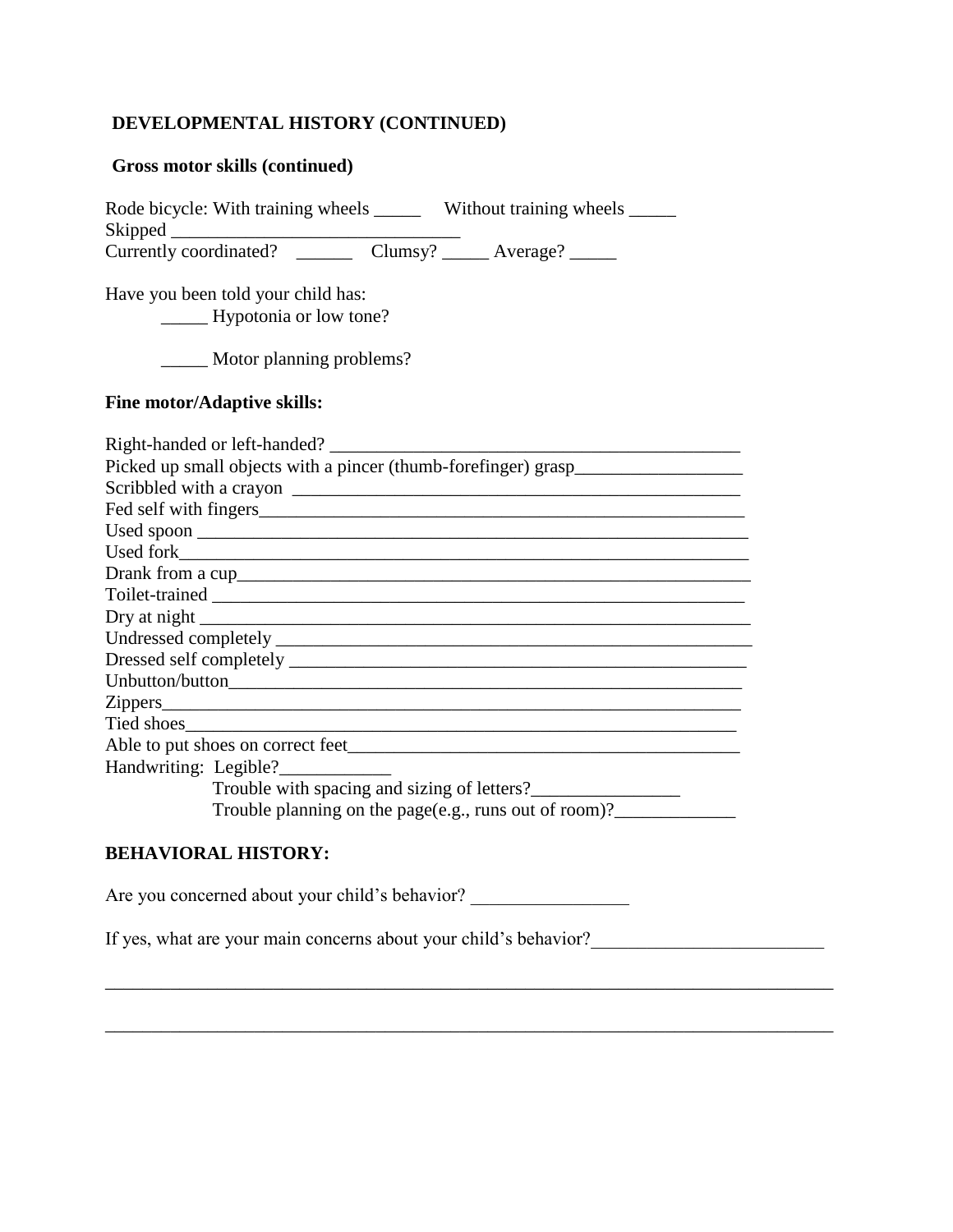### **BEHAVIORAL HISTORY (CONTINUED)**

What are your child's behavioral strengths? \_\_\_\_\_\_\_\_\_\_\_\_\_\_\_\_\_\_\_\_\_\_\_\_\_\_\_\_\_\_\_\_\_\_\_\_\_\_\_\_\_\_

Has you child ever had any evaluations of his/her behavior? If yes, please indicate type of evaluation, date and general results. (Please bring reports of any previous evaluations to your first appointment for us to keep.)

\_\_\_\_\_\_\_\_\_\_\_\_\_\_\_\_\_\_\_\_\_\_\_\_\_\_\_\_\_\_\_\_\_\_\_\_\_\_\_\_\_\_\_\_\_\_\_\_\_\_\_\_\_\_\_\_\_\_\_\_\_\_\_\_\_\_\_\_\_\_\_\_\_\_\_\_\_\_

\_\_\_\_\_\_\_\_\_\_\_\_\_\_\_\_\_\_\_\_\_\_\_\_\_\_\_\_\_\_\_\_\_\_\_\_\_\_\_\_\_\_\_\_\_\_\_\_\_\_\_\_\_\_\_\_\_\_\_\_\_\_\_\_\_\_\_\_\_\_\_\_\_\_\_\_\_\_

\_\_\_\_\_\_\_\_\_\_\_\_\_\_\_\_\_\_\_\_\_\_\_\_\_\_\_\_\_\_\_\_\_\_\_\_\_\_\_\_\_\_\_\_\_\_\_\_\_\_\_\_\_\_\_\_\_\_\_\_\_\_\_\_\_\_\_\_\_\_\_\_\_\_\_\_\_\_

\_\_\_\_\_\_\_\_\_\_\_\_\_\_\_\_\_\_\_\_\_\_\_\_\_\_\_\_\_\_\_\_\_\_\_\_\_\_\_\_\_\_\_\_\_\_\_\_\_\_\_\_\_\_\_\_\_\_\_\_\_\_\_\_\_\_\_\_\_\_\_\_\_\_\_\_\_\_

Has your child ever received any formal interventions regarding his/her behavioral difficulties (such as counseling/therapy, medication, etc.)?  $\qquad \qquad$  Is he/she currently receiving therapy?

\_\_\_\_\_\_\_\_\_\_\_\_\_\_\_\_\_\_\_\_\_\_\_\_\_\_\_\_\_\_\_\_\_\_\_\_\_\_\_\_\_\_\_\_\_\_\_\_\_\_\_\_\_\_\_\_\_\_\_\_\_\_\_\_\_\_\_\_\_\_\_\_

\_\_\_\_\_\_\_\_\_\_\_\_\_\_\_\_\_\_\_\_\_\_\_\_\_\_\_\_\_\_\_\_\_\_\_\_\_\_\_\_\_\_\_\_\_\_\_\_\_\_\_\_\_\_\_\_\_\_\_\_\_\_\_\_\_\_\_\_\_\_\_\_

\_\_\_\_\_\_\_\_\_\_\_\_\_\_\_\_\_\_\_\_\_\_\_\_\_\_\_\_\_\_\_\_\_\_\_\_\_\_\_\_\_\_\_\_\_\_\_\_\_\_\_\_\_\_\_\_\_\_\_\_\_\_\_\_\_\_\_\_\_\_\_\_

Is your child currently on any medications for behavior? If yes, please list medications, doses, and name of prescribing physician.

Please indicate whether your child has difficulties in any of the following areas:

Hyperactivity Inattention Impulsivity Distractibility Significant variability in behavior from day to day Temper tantrums Oppositional behavior Aggressiveness Destructiveness Lying Stealing Self-injurious behaviors Bed wetting Difficulty getting along with siblings or peers Trouble making friends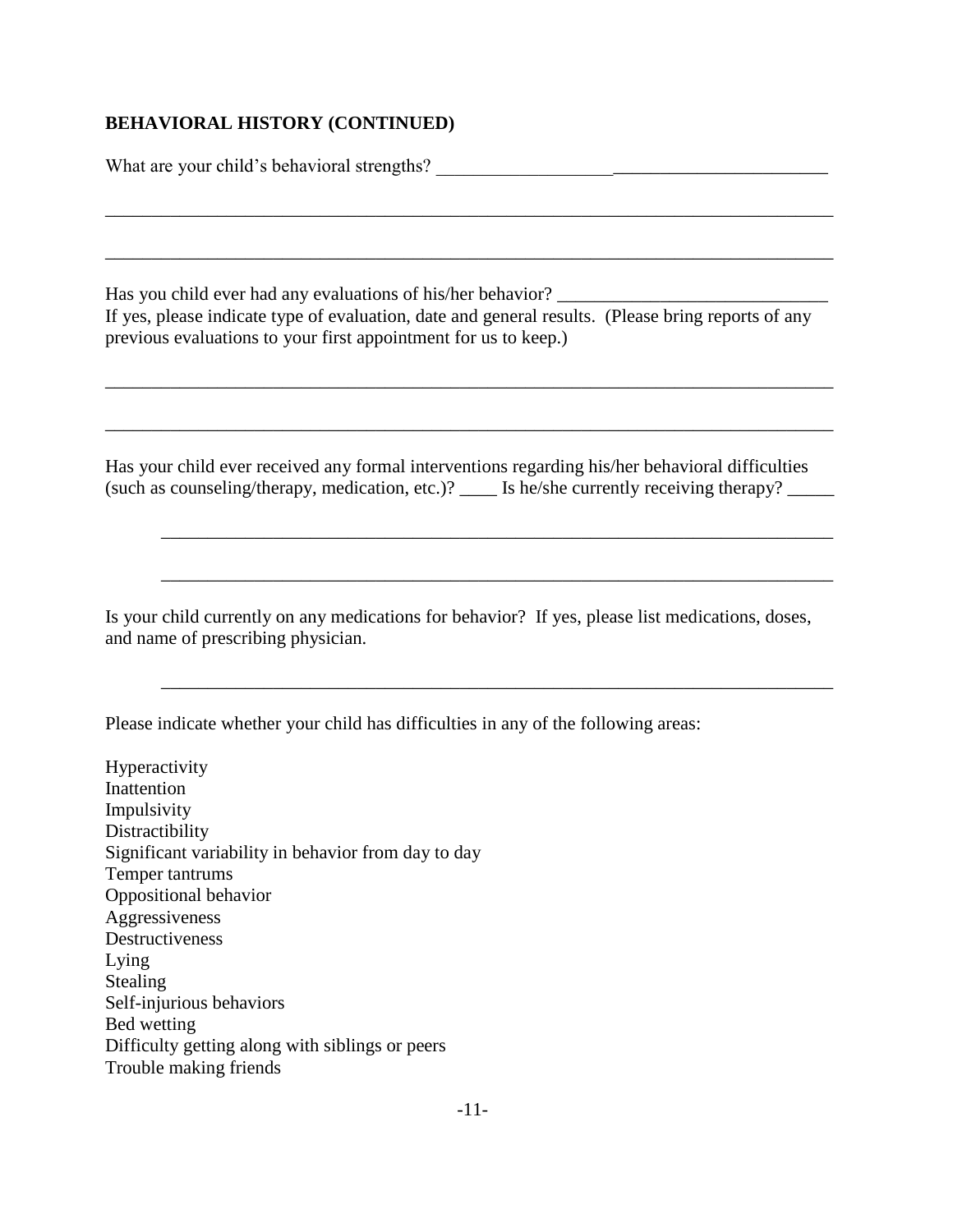# **BEHAVIORAL HISTORY (CONTINUED)**

| Depressed mood                                                                                           |
|----------------------------------------------------------------------------------------------------------|
| Mood swings                                                                                              |
| Low self-esteem                                                                                          |
| Anxiety/Nervousness                                                                                      |
| Nail biting                                                                                              |
| Thumb sucking                                                                                            |
| Obsessions                                                                                               |
| Compulsions                                                                                              |
| Sleep problems                                                                                           |
| Withdrawn behavior                                                                                       |
| Preference to play alone                                                                                 |
| Poor eye contact                                                                                         |
| Lack of make-believe play                                                                                |
| Trouble with transitions                                                                                 |
| Unusual sensitivities (e.g., to sounds, being touched, tags on clothing)                                 |
| <b>EDUCATIONAL HISTORY:</b><br>Do you have any concerns about your child's learning or school placement? |
|                                                                                                          |
| Estimated number of children in classroom<br>Grade: $\frac{1}{\sqrt{1-\frac{1}{2}}\cdot\frac{1}{2}}$     |
|                                                                                                          |
|                                                                                                          |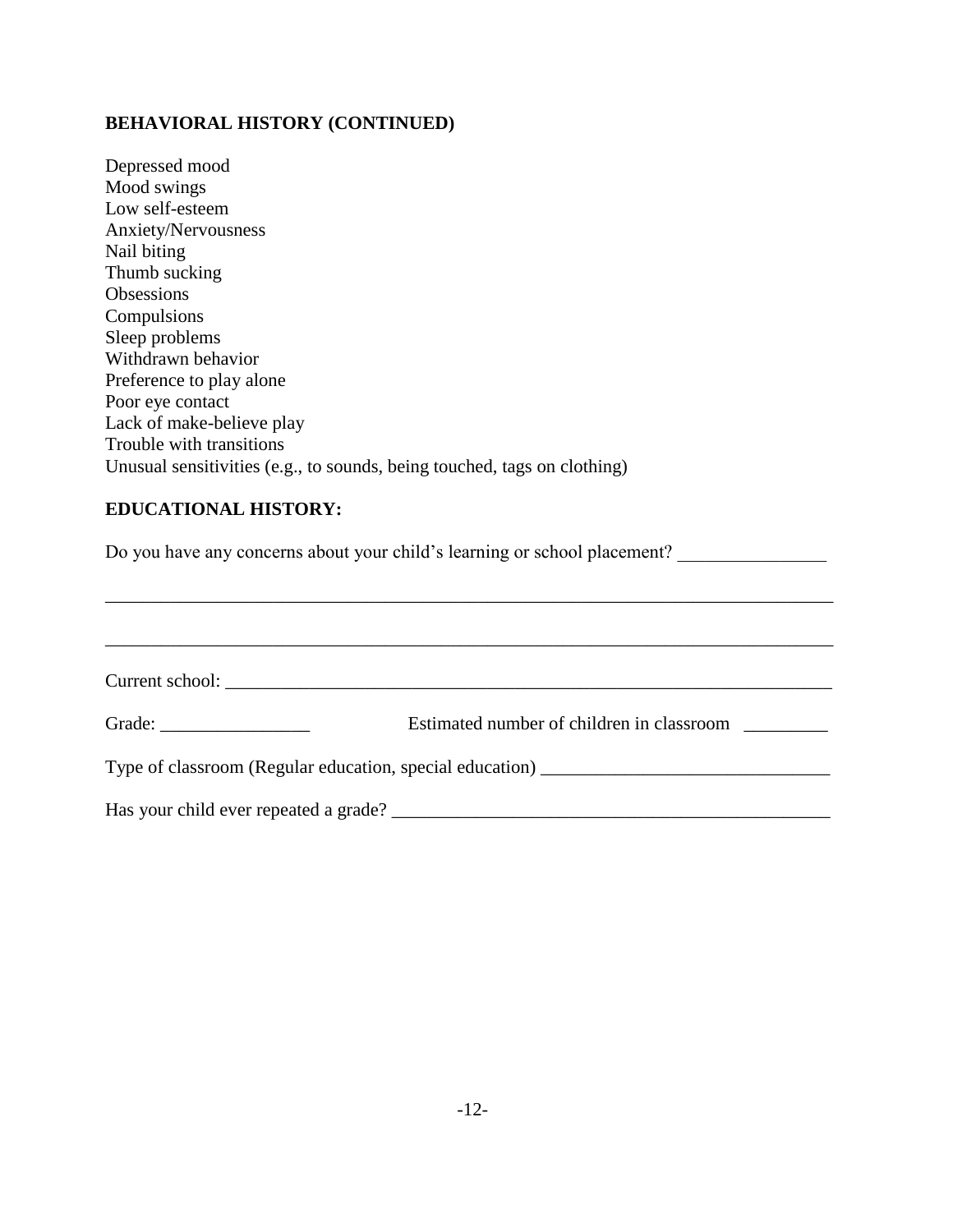## **EDUCATIONAL HISTORY (CONTINUED):**

Has your child had any formal testing regarding his/her learning (such as psychological testing, educational testing, speech/language evaluation)? If yes, please bring reports of previous testing or evaluations to the first appointment for us to keep.

\_\_\_\_\_\_\_\_\_\_\_\_\_\_\_\_\_\_\_\_\_\_\_\_\_\_\_\_\_\_\_\_\_\_\_\_\_\_\_\_\_\_\_\_\_\_\_\_\_\_\_\_\_\_\_\_\_\_\_\_\_\_\_\_\_\_\_\_\_\_\_\_\_\_\_\_\_\_

\_\_\_\_\_\_\_\_\_\_\_\_\_\_\_\_\_\_\_\_\_\_\_\_\_\_\_\_\_\_\_\_\_\_\_\_\_\_\_\_\_\_\_\_\_\_\_\_\_\_\_\_\_\_\_\_\_\_\_\_\_\_\_\_\_\_\_\_\_\_\_\_\_\_\_\_\_\_

\_\_\_\_\_\_\_\_\_\_\_\_\_\_\_\_\_\_\_\_\_\_\_\_\_\_\_\_\_\_\_\_\_\_\_\_\_\_\_\_\_\_\_\_\_\_\_\_\_\_\_\_\_\_\_\_\_\_\_\_\_\_\_\_\_\_\_\_\_\_\_\_\_\_\_\_\_\_

Is your child receiving any special services at school or outside of school (such as speechlanguage therapy, occupational therapy, tutoring, etc.)? If yes, please list type of therapy, where received, and the frequency of therapy.

| What are your child's: Best subjects in school?__________________________________ |                                    |                    |  |  |  |
|-----------------------------------------------------------------------------------|------------------------------------|--------------------|--|--|--|
|                                                                                   |                                    |                    |  |  |  |
| How do you think your child learns best?                                          | Visual learner<br>Auditory learner | "Hands on" learner |  |  |  |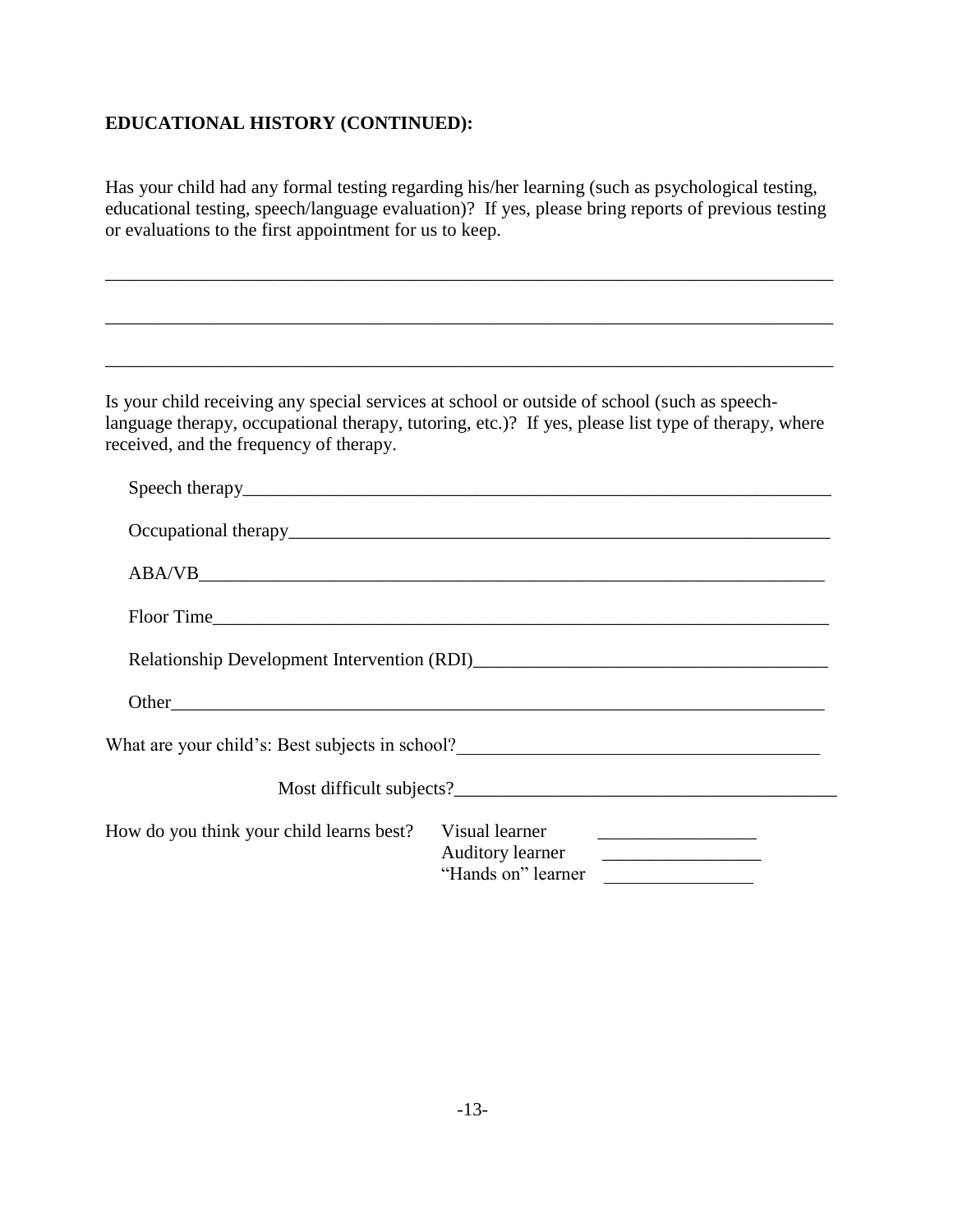# **FAMILY/SOCIAL HISTORY:**

Please indicate whether the following illnesses/disorders are present in your family's history and who has/had them:

| Mental Retardation<br><u>Land Communication</u>                                                                                                                                                                               |
|-------------------------------------------------------------------------------------------------------------------------------------------------------------------------------------------------------------------------------|
|                                                                                                                                                                                                                               |
|                                                                                                                                                                                                                               |
|                                                                                                                                                                                                                               |
|                                                                                                                                                                                                                               |
|                                                                                                                                                                                                                               |
|                                                                                                                                                                                                                               |
| Seizures                                                                                                                                                                                                                      |
|                                                                                                                                                                                                                               |
| Heart Disease (including abnormal heart rhythms, sudden death)<br><u>Leart Disease (including abnormal heart rhythms</u> , sudden death)                                                                                      |
|                                                                                                                                                                                                                               |
| Allergies                                                                                                                                                                                                                     |
|                                                                                                                                                                                                                               |
| Food Intolerances                                                                                                                                                                                                             |
|                                                                                                                                                                                                                               |
| Gastrointestinal Problems (Inflammatory bowel disease, celiac disease, irritable bowel syndrome,                                                                                                                              |
| etc.)                                                                                                                                                                                                                         |
|                                                                                                                                                                                                                               |
|                                                                                                                                                                                                                               |
|                                                                                                                                                                                                                               |
| Tics/Tourette's Syndrome                                                                                                                                                                                                      |
|                                                                                                                                                                                                                               |
|                                                                                                                                                                                                                               |
|                                                                                                                                                                                                                               |
|                                                                                                                                                                                                                               |
|                                                                                                                                                                                                                               |
| Other and the contract of the contract of the contract of the contract of the contract of the contract of the contract of the contract of the contract of the contract of the contract of the contract of the contract of the |